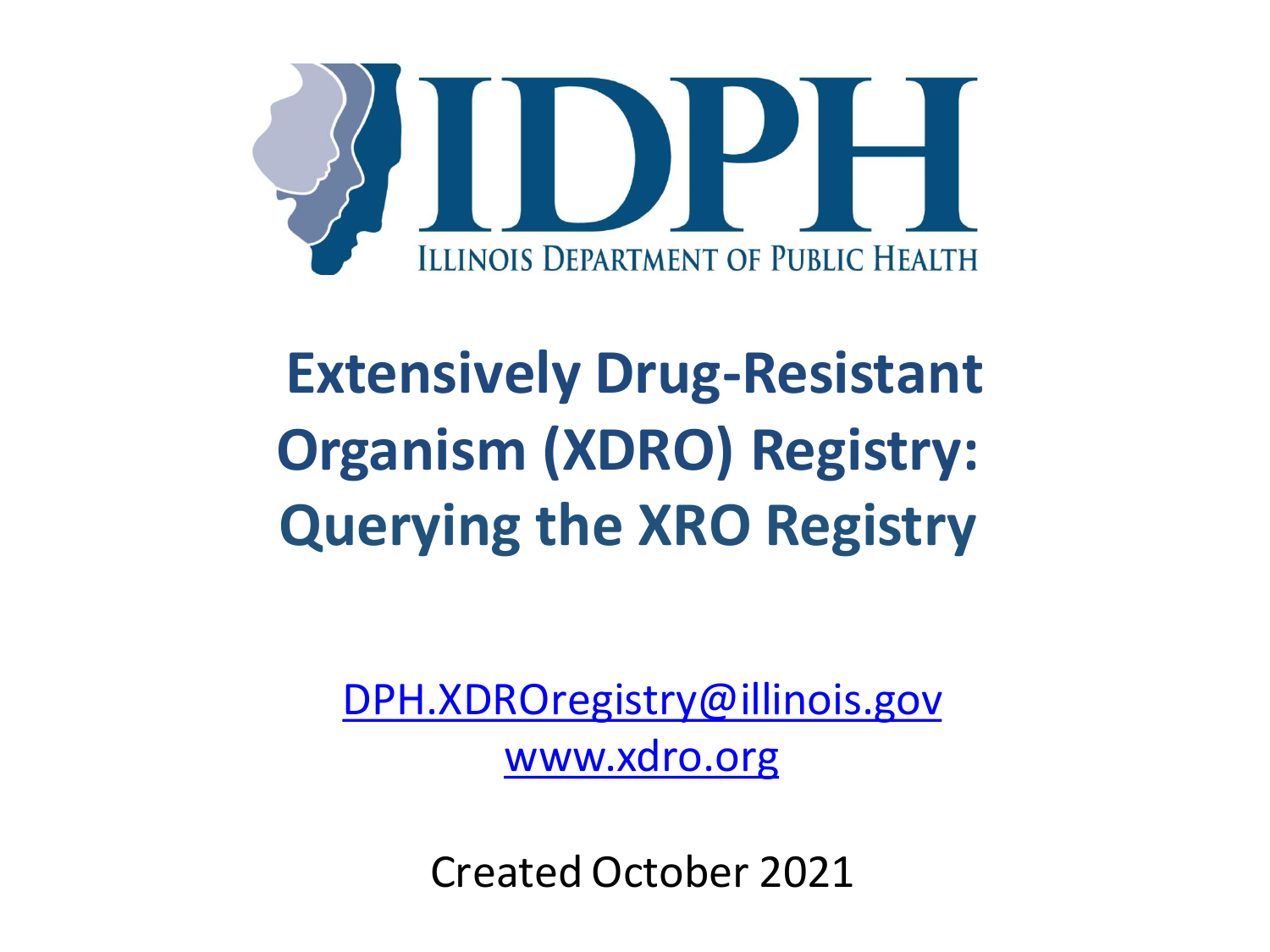# Why Query?

- The XDRO Registry was created to aid healthcare facilities in preventing the spread of extensively drug-resistant organisms by communicating the status of a patient with a history of XDRO colonization or infection.
- A facility should query the registry to see if an admitted patient has a history of XDROs

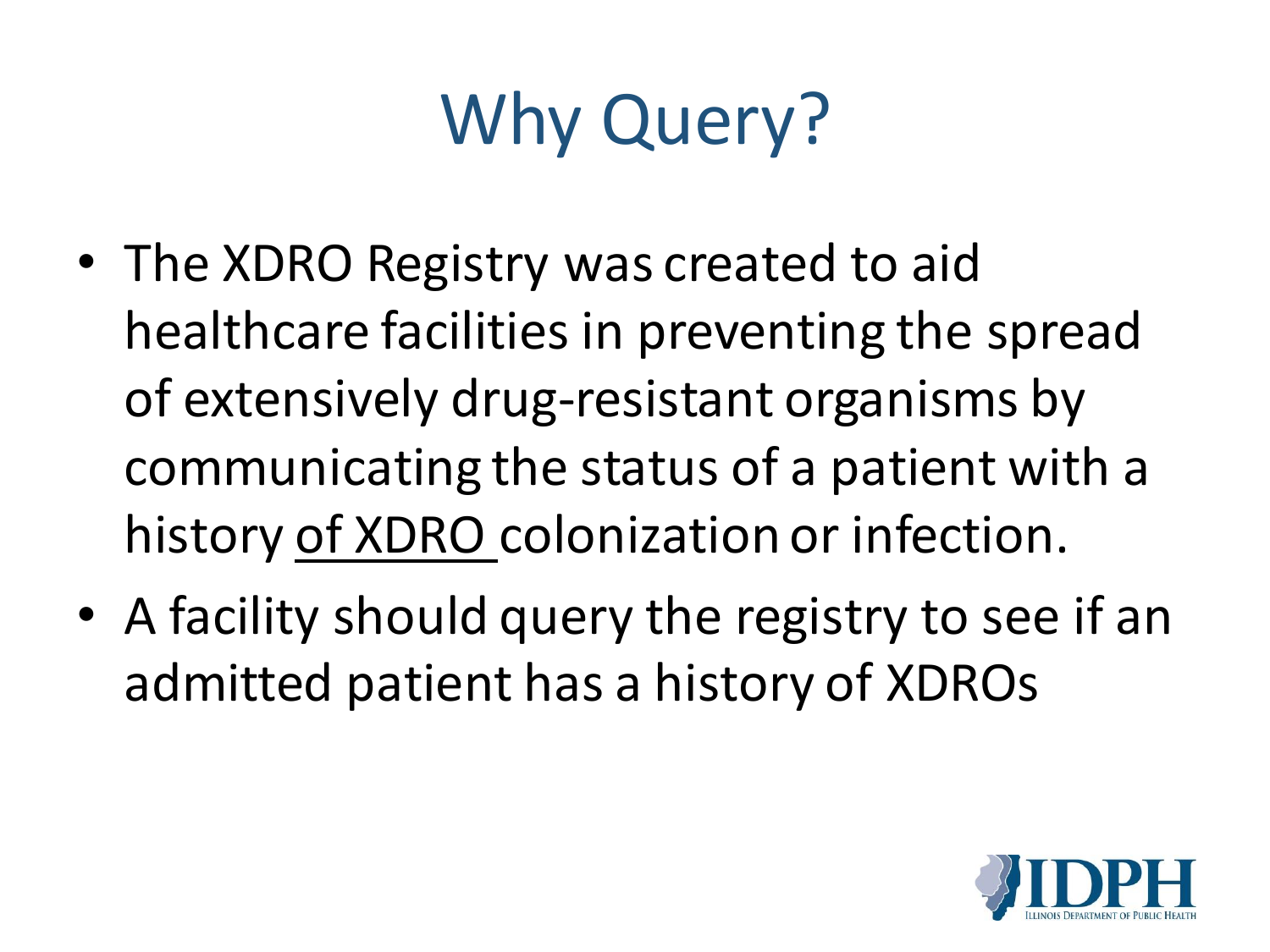# When to Query

- We encourage you to query the registry when evaluating whether a patient at your facility requires special precautions to reduce transmission of CRE, such as isolation precautions.
- Currently, all querying is manual. For facilities with few admissions per day (e.g., nursing homes and long-term acute care hospitals), querying every patient admission may be feasible. For facilities with many admissions (e.g., short stay acute care hospitals), targeted querying of a smaller group of high-risk patients, such as ICU patients or patients recently exposed to other healthcare facilities, may be feasible.

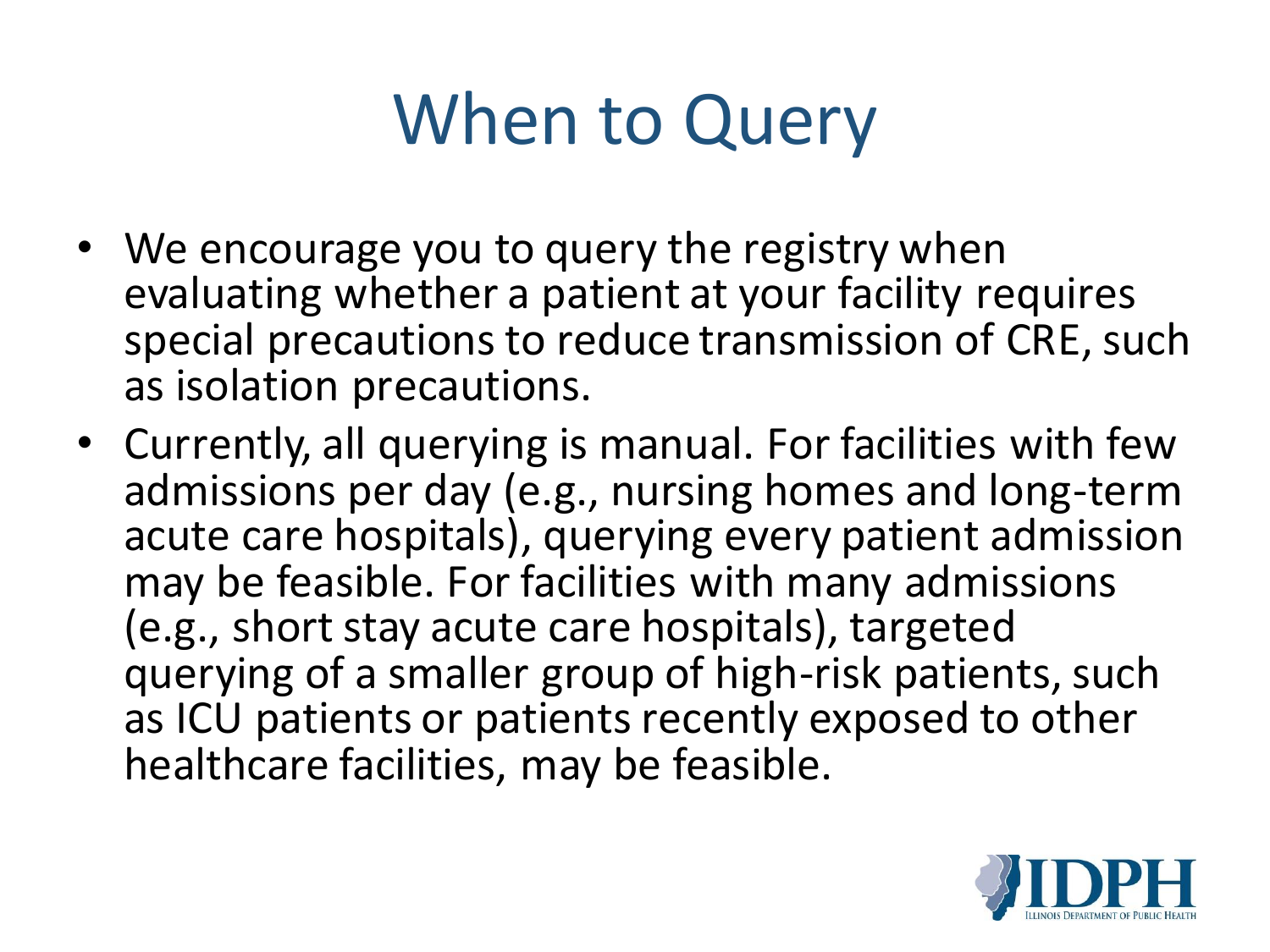### **XDRO Home Page: Change Facility Tab**



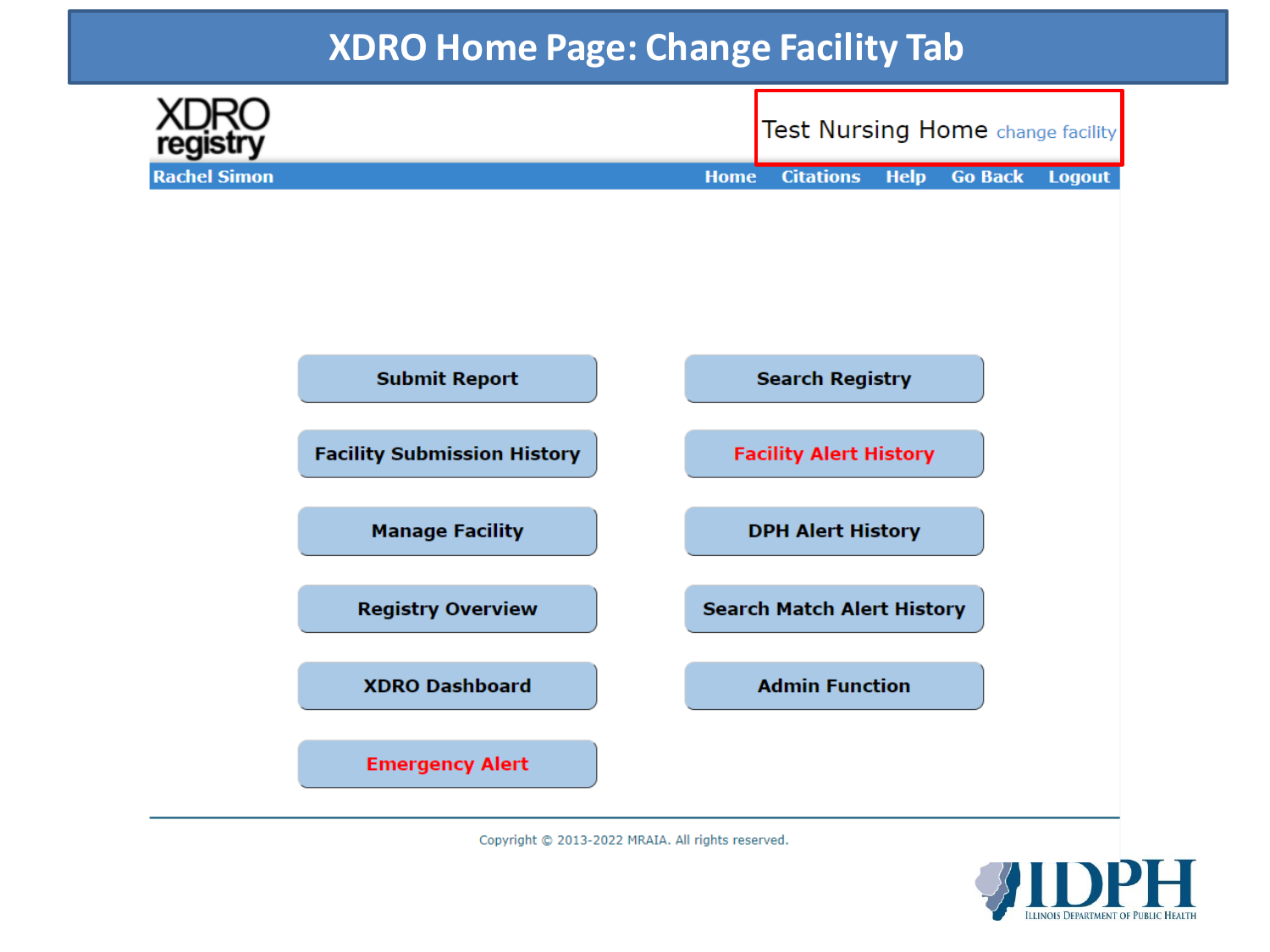

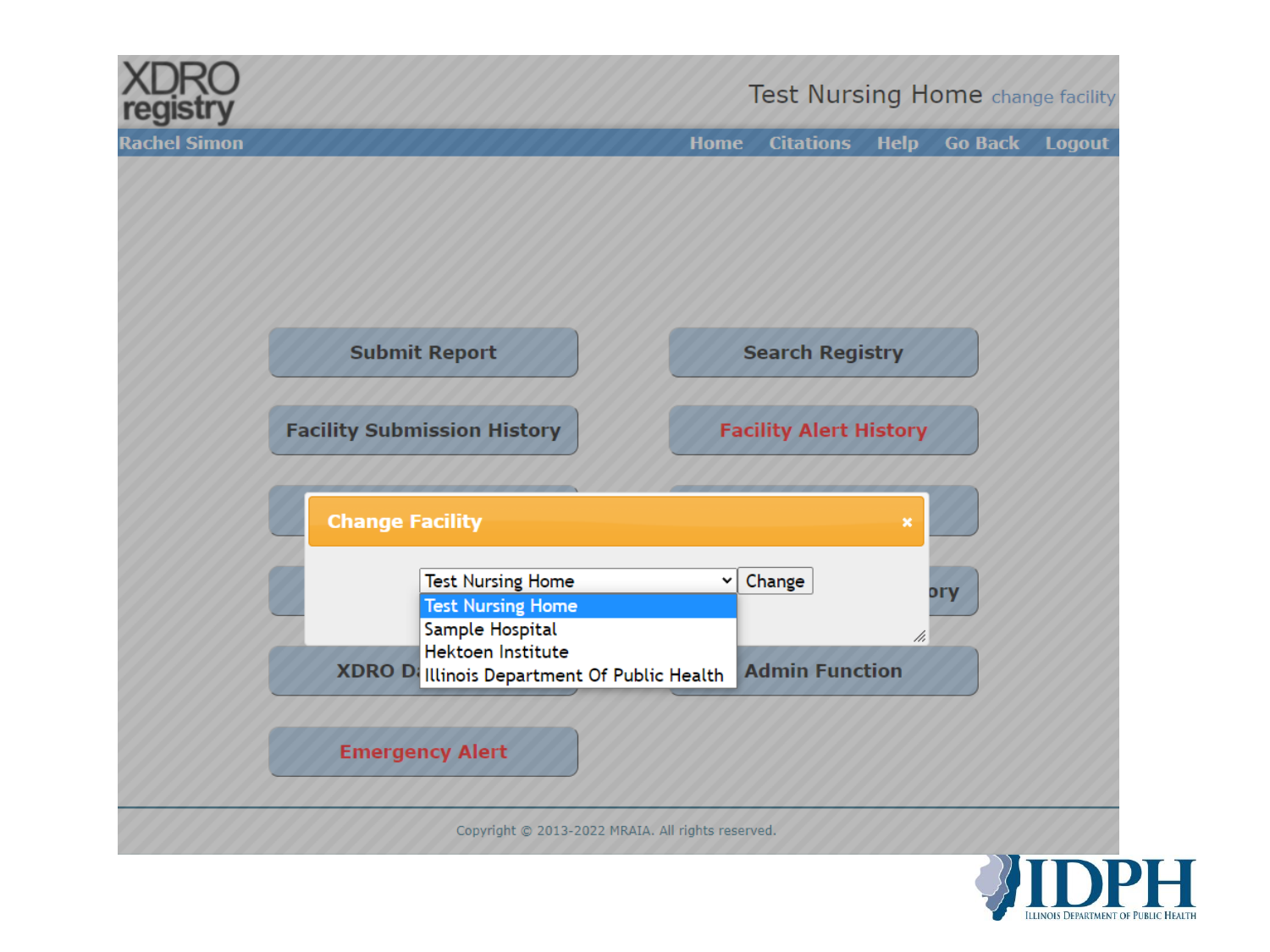### **XDRO Home Page: Facility Submission History Tab**



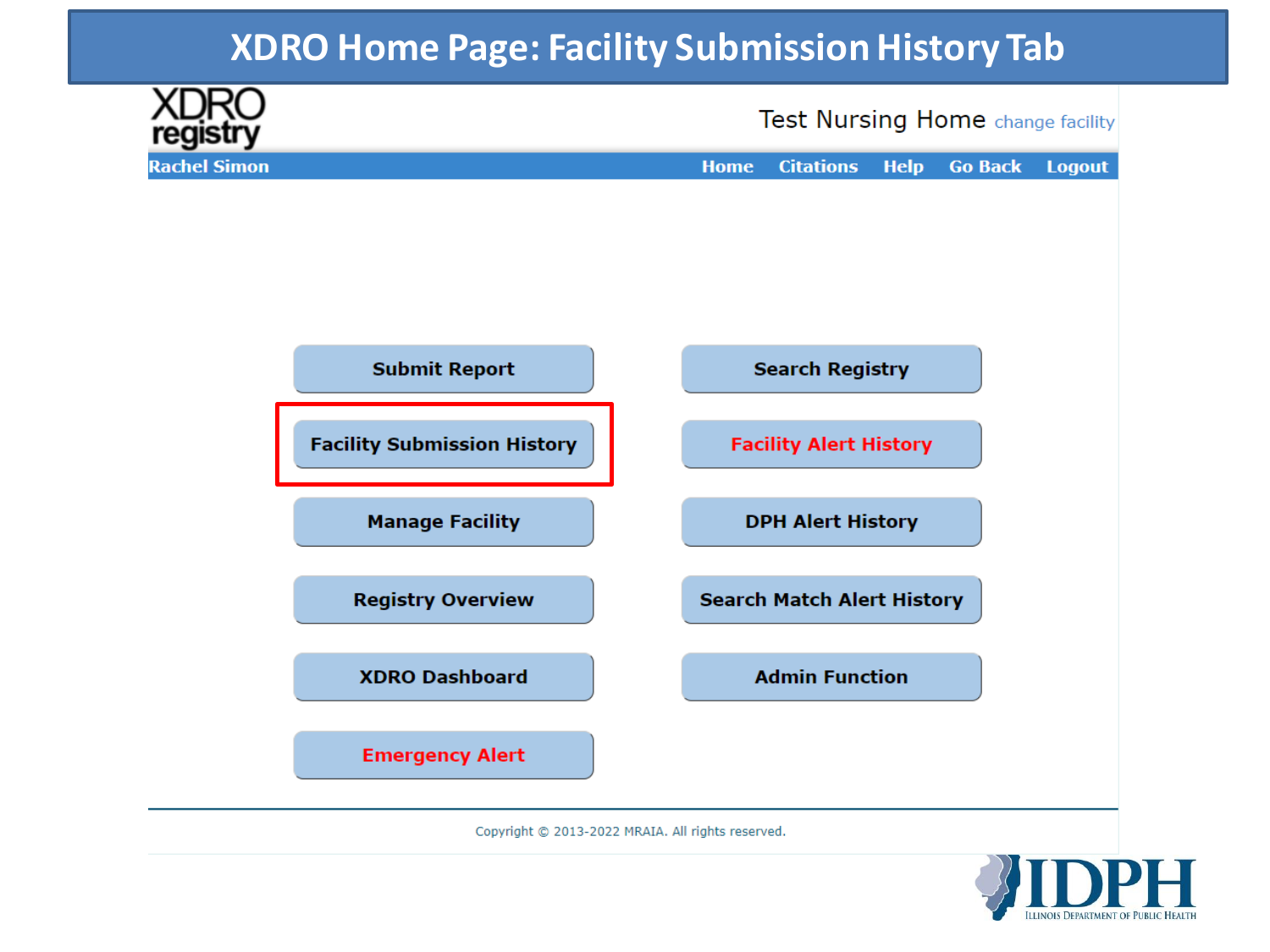### **RID** = Unique Report IDentification



Test Nursing Home change facility

| ັ<br><b>Rachel Simon</b> |                   |                      |               | <b>Home</b>                                 | <b>Citations</b>            | <b>Help</b><br><b>Go Back</b> | <b>Logout</b>   |
|--------------------------|-------------------|----------------------|---------------|---------------------------------------------|-----------------------------|-------------------------------|-----------------|
|                          |                   |                      |               | <b>Test Nursing Home Submission History</b> |                             |                               |                 |
|                          | <b>First name</b> | Last name            | Date of birth | SSN(last4)                                  | <b>RID</b><br><b>Report</b> |                               |                 |
|                          |                   | mm<br>уууу           | dd            |                                             | All                         | $\checkmark$                  | Search          |
|                          |                   |                      |               |                                             |                             |                               |                 |
| <b>RID</b>               | <b>Name</b>       | <b>Date of Birth</b> | <b>MRN</b>    | <b>Organism</b>                             | <b>VCulture Date</b>        | <b>Status</b>                 | <b>Username</b> |
| 17921                    | Bug, Super        | 01/01/1914           | 123456        | Klebsiella pneumoniae                       | 12/05/2021                  | Deleted                       | rachel.simon    |
| 18854                    | Bug, Super        | 01/01/1919           | 9999          | Acinetobacter baumannii                     | 11/15/2021                  | Submitted                     | rachel.simon    |
| 17909                    | Bug, Super        | 01/01/1914           | 123456        | Klebsiella pneumoniae                       | 11/06/2021                  | Deleted                       | rachel.simon    |
| 17907                    | Bug, Super        | 01/01/1914           | 123456        | Klebsiella pneumoniae                       | 10/30/2021                  | Deleted                       | rachel.simon    |
| 17898                    | Bug, Super        | 01/01/1914           | 9999          | Klebsiella pneumoniae                       | 10/29/2021                  | Deleted                       | rachel.simon    |
| 18797                    | Bug, Super        | 01/01/1914           | 9999          | Klebsiella pneumoniae                       | 10/25/2021                  | Submitted                     | rachel.simon    |
| 18821                    | Bug, Super        | 01/01/1919           | 9999          | Klebsiella pneumoniae                       | 10/15/2021                  | Submitted                     | rachel.simon    |
| 18823                    | Bug, Super        | 01/01/1919           | 9999          | Klebsiella pneumoniae                       | 10/15/2021                  | Submitted                     | rachel.simon    |
| 18002                    | Bug, Super        | 01/01/1914           | 123456        | Klebsiella pneumoniae                       | 10/15/2021                  | Deleted                       | rachel.simon    |
| 18455                    | Bug, Super        | 01/01/1919           | 9999          | Klebsiella pneumoniae                       | 10/15/2021                  | Submitted                     | rachel.simon    |
|                          |                   |                      |               |                                             |                             |                               |                 |

previous  $\begin{array}{|c|c|c|c|c|}\n\hline\n1 & 2 & 3 & 4 & next\n\end{array}$ 

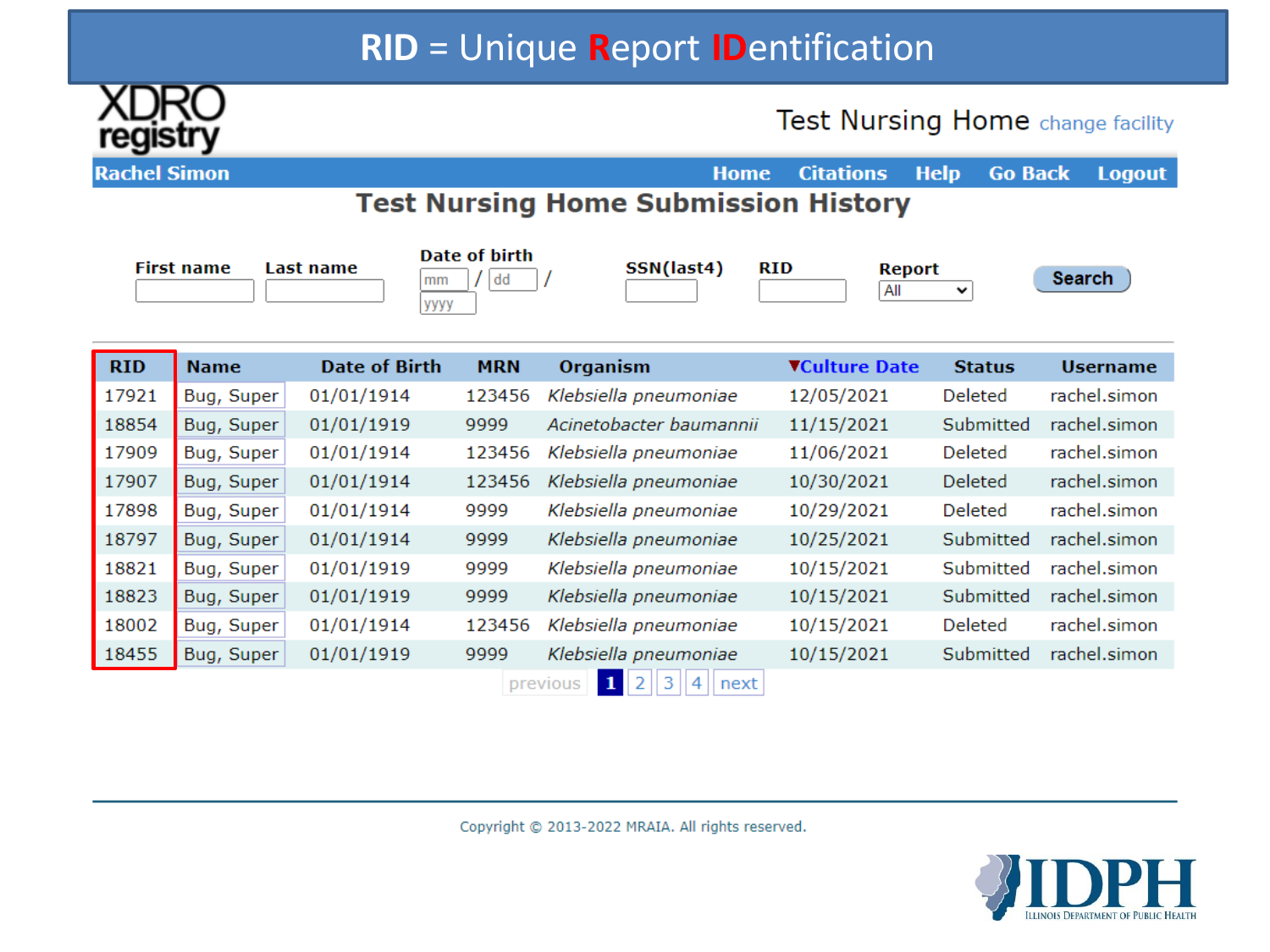

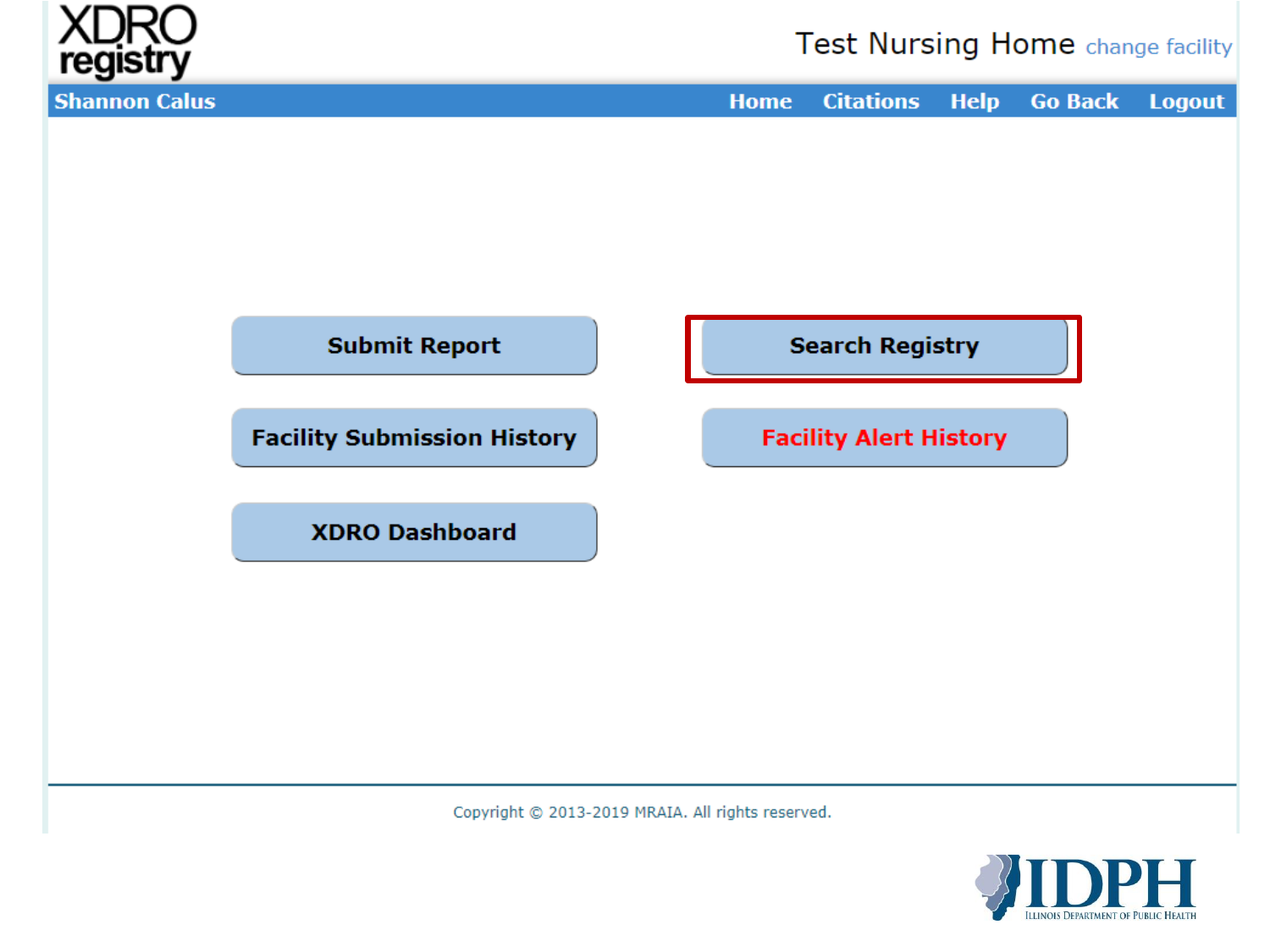

| __<br><b>Shannon Calus</b> |                                         |                       |       | Home Citations Help Go Back Logout |  |  |
|----------------------------|-----------------------------------------|-----------------------|-------|------------------------------------|--|--|
|                            |                                         | <b>Search Patient</b> |       |                                    |  |  |
| * Last name                | * Date of birth<br>$/$ dd<br>mm<br>уууу | <b>First name</b>     | Query |                                    |  |  |

### **Search Instructions**

#### a. Available fields

Last name (required), first name (optional), DOB (required).

### b. Search algorithm

i. If you enter all 3 fields, then attempt to match (exact; case insensitive) on all 3 fields.

ii. If no match returns on 3 fields, then attempt to match (exact; case insensitive) on last name and DOB (ignore first name completely).

### c. Results display

i. In general, you will see the search results for exactly how you entered the information. If there are no exact matches for last name and dob, you will see a NULL result.

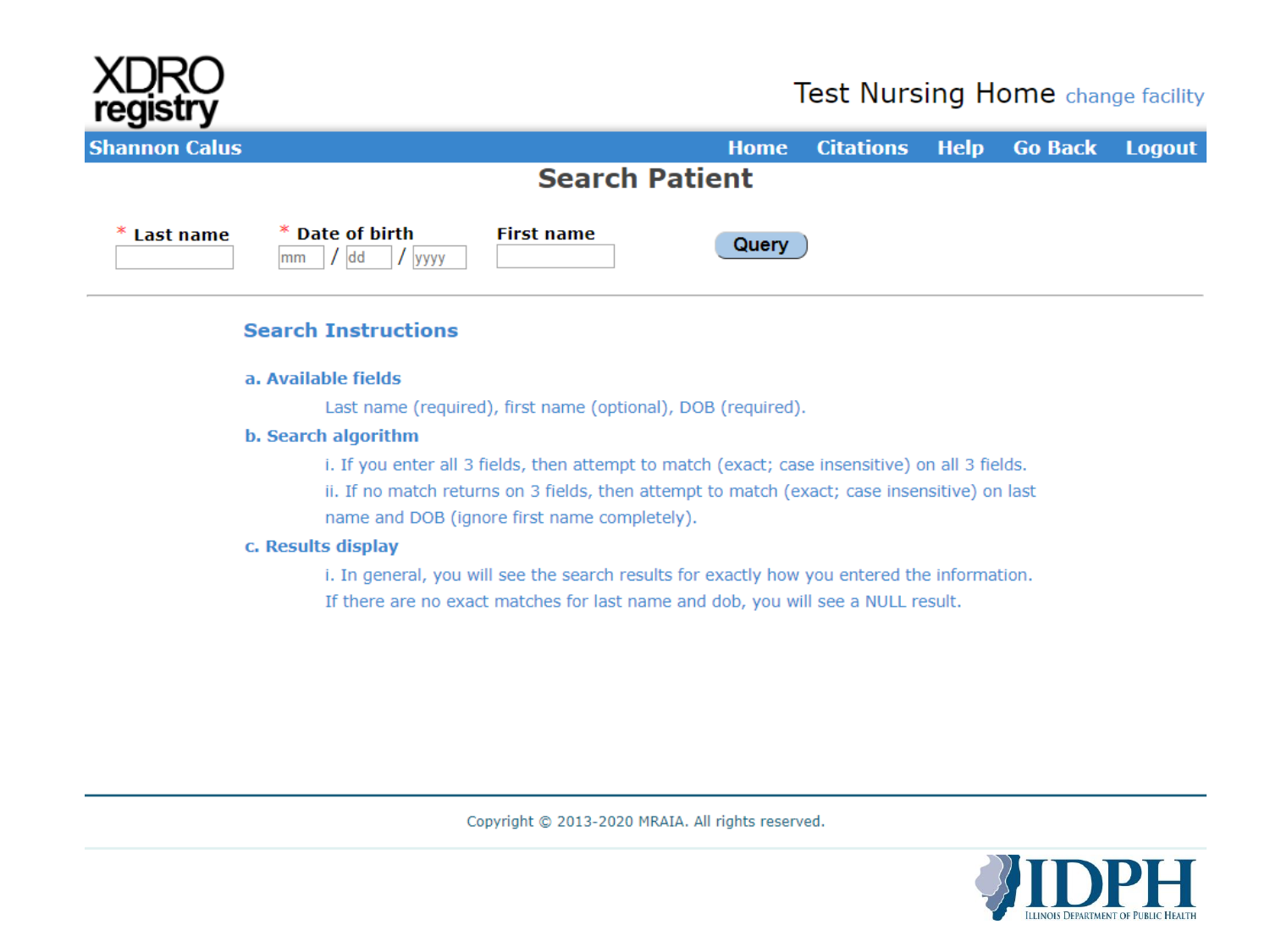

### Test Nursing Home change facility

| <b>Shannon Calus</b>                                                                                                                                                                                                                           | <b>Home</b> | <b>Citations</b> | <b>Help</b> | <b>Go Back</b> | <b>Logout</b> |
|------------------------------------------------------------------------------------------------------------------------------------------------------------------------------------------------------------------------------------------------|-------------|------------------|-------------|----------------|---------------|
| <b>Search Patient</b>                                                                                                                                                                                                                          |             |                  |             |                |               |
| <b>Date of birth</b><br><b>First name</b><br>ж,<br><b>Last name</b><br>01<br>1914<br>bug<br> 01<br>super                                                                                                                                       | Querv       |                  |             |                |               |
| <b>Search Instructions</b>                                                                                                                                                                                                                     |             |                  |             |                |               |
| a. Available fields                                                                                                                                                                                                                            |             |                  |             |                |               |
| Last name (required), first name (optional), DOB (required).                                                                                                                                                                                   |             |                  |             |                |               |
| b. Search algorithm                                                                                                                                                                                                                            |             |                  |             |                |               |
| i. If you enter all 3 fields, then attempt to match (exact; case insensitive) on all 3 fields.<br>ii. If no match returns on 3 fields, then attempt to match (exact; case insensitive) on last<br>name and DOB (ignore first name completely). |             |                  |             |                |               |
| c. Results display                                                                                                                                                                                                                             |             |                  |             |                |               |
| i. In general, you will see the search results for exactly how you entered the information.                                                                                                                                                    |             |                  |             |                |               |
| If there are no exact matches for last name and dob, you will see a NULL result.                                                                                                                                                               |             |                  |             |                |               |
|                                                                                                                                                                                                                                                |             |                  |             |                |               |

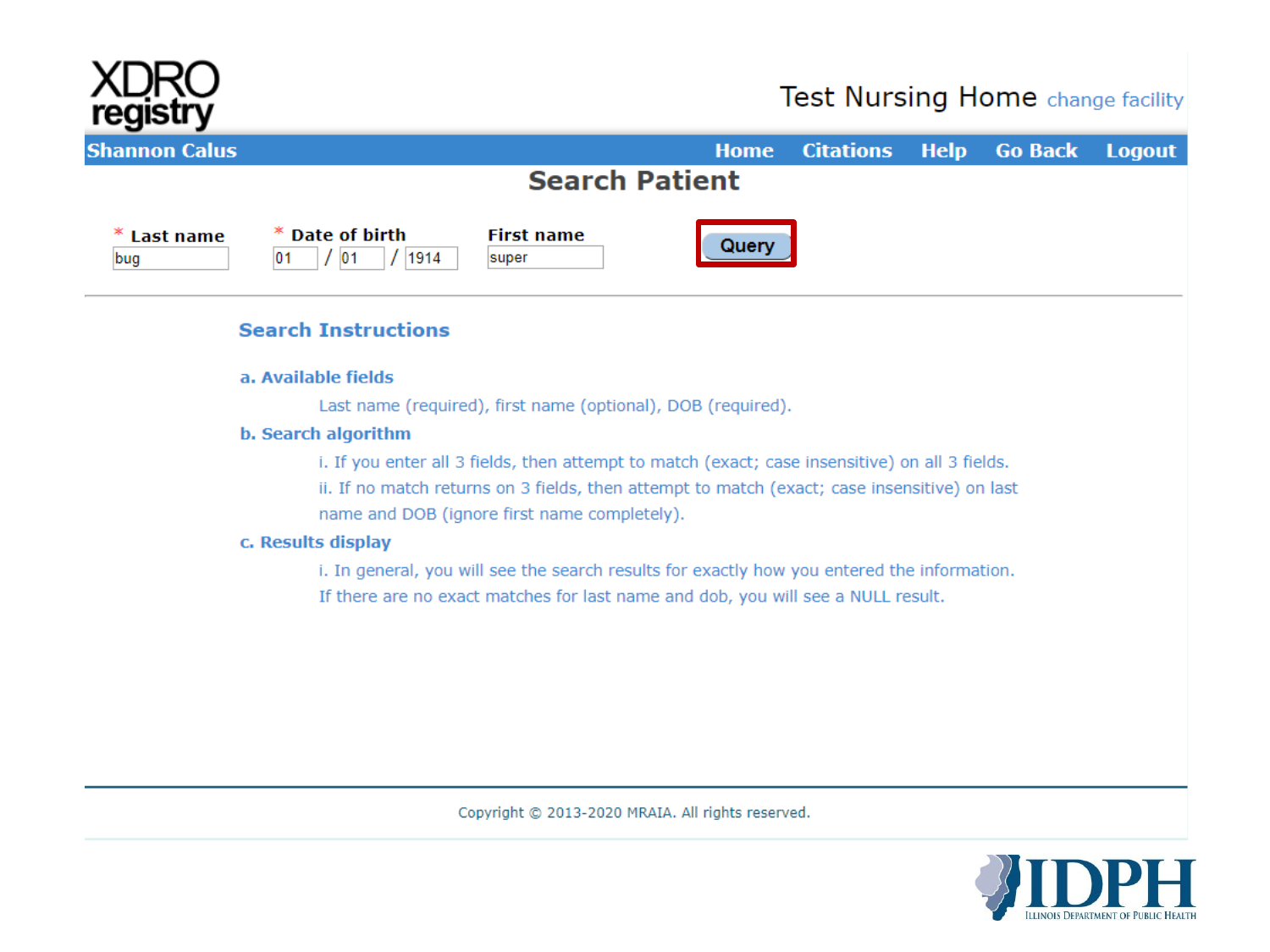

### Test Nursing Home change facility

|            | <b>Shannon Calus</b> |                                              |                                                                                                                                                                                                                                                                                                                                                                                                                                                                                                                                                                                                                                                                                                                                                                                                                                                                                                                                                                   | <b>Home</b>         | <b>Citations</b>        | <b>Help</b> | <b>Go Back</b>  | <b>Logout</b> |
|------------|----------------------|----------------------------------------------|-------------------------------------------------------------------------------------------------------------------------------------------------------------------------------------------------------------------------------------------------------------------------------------------------------------------------------------------------------------------------------------------------------------------------------------------------------------------------------------------------------------------------------------------------------------------------------------------------------------------------------------------------------------------------------------------------------------------------------------------------------------------------------------------------------------------------------------------------------------------------------------------------------------------------------------------------------------------|---------------------|-------------------------|-------------|-----------------|---------------|
|            |                      |                                              | <b>Search Patient</b>                                                                                                                                                                                                                                                                                                                                                                                                                                                                                                                                                                                                                                                                                                                                                                                                                                                                                                                                             |                     |                         |             |                 |               |
| bug        | <b>Last name</b>     | <b>Date of birth</b><br> 01<br>1914<br>01    | <b>First name</b><br>super                                                                                                                                                                                                                                                                                                                                                                                                                                                                                                                                                                                                                                                                                                                                                                                                                                                                                                                                        | Query               |                         |             |                 |               |
|            |                      | Showing results for bug, super DOB 1/1/1914: |                                                                                                                                                                                                                                                                                                                                                                                                                                                                                                                                                                                                                                                                                                                                                                                                                                                                                                                                                                   |                     |                         |             |                 |               |
| <b>RID</b> | <b>Name</b>          | <b>Date of Birth</b><br><b>SSN</b>           | Organism                                                                                                                                                                                                                                                                                                                                                                                                                                                                                                                                                                                                                                                                                                                                                                                                                                                                                                                                                          | <b>Culture Date</b> | <b>Last Transaction</b> |             | <b>Facility</b> |               |
| 12248      | Bug, Super           | 01/01/1914                                   | Pseudomonas aeruginosa                                                                                                                                                                                                                                                                                                                                                                                                                                                                                                                                                                                                                                                                                                                                                                                                                                                                                                                                            | 05/13/2019          | submitted, 05/13/2019   |             | Test Nursing Ho |               |
| 1236       | Bug, Super           | 01/01/1914                                   | Escherichia coli                                                                                                                                                                                                                                                                                                                                                                                                                                                                                                                                                                                                                                                                                                                                                                                                                                                                                                                                                  | 06/10/2014          | deleted, 07/18/2014     |             | Sample Hospital |               |
| 1235       | Bug, Super           | 01/01/1914                                   | Klebsiella pneumoniae                                                                                                                                                                                                                                                                                                                                                                                                                                                                                                                                                                                                                                                                                                                                                                                                                                                                                                                                             | 06/02/2014          | submitted, 06/10/2014   |             | Test Nursing Ho |               |
|            |                      |                                              | Disclaimer: A match on name and date of birth only may not be 100% accurate. We recommend that you verify XDRO status with the<br>patient or by contacting the facility that entered the result.<br>Note: As of January 2017, the Illinois Department of Public Health is entering Candida auris cases into the XDRO registry; such patients<br>can be identified through the above search query. Patients with C. auris should be placed on standard and contact precautions and,<br>when possible, in single rooms. More information is available on CDC's Questions and Answers and Interim Recommendations pages.<br>As of April 2017, IDPH is entering carbapenemase-producing Pseudomonas aeruginosa cases into the XDRO registry. More information<br>is available on CDC's website.<br>As of June 2019, IDPH is entering carbapenemase-producing Acinetobacter baumannii cases into the XDRO registry. More information is<br>available on CDC's website. |                     |                         |             |                 |               |

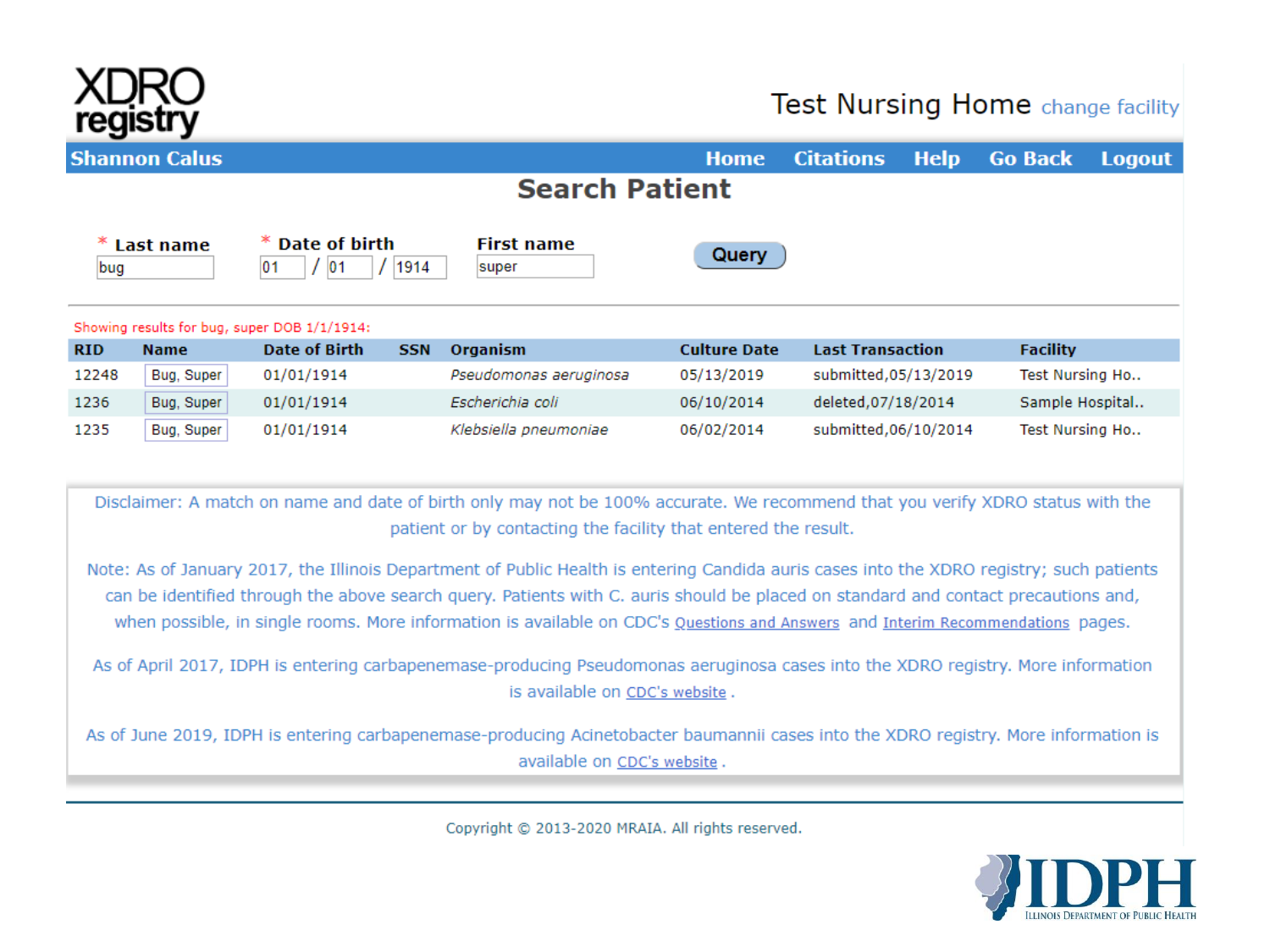

### **Test Nursing Home** change facility

**Shannon Calus** 

**Home Citations Help Go Back Logout** 

### **XDRO Report - Test Nursing Home**

### **Patient information**

| Patient name: Bug, Super                                 | <b>MRN: 987654</b> | Admission date: 05/01/2019 |
|----------------------------------------------------------|--------------------|----------------------------|
| <b>Date of birth: 01/01/1914</b>                         | SSN (last 4):      | <b>Gender:</b> male        |
| Race:                                                    | <b>Ethnicity:</b>  |                            |
| <b>Address:</b> 69 W Washington, Chicago, Cook, IL 60602 |                    |                            |

### **XDRO** culture information

Organism: Pseudomonas aeruginosa **XDRO** criterion: **Mechanism of resistance: Comments:** 

**Culture date: 05/13/2019** Specimen source: Blood

Submitted by ANGELA TANG, 05/13/2019, Test Nursing Home



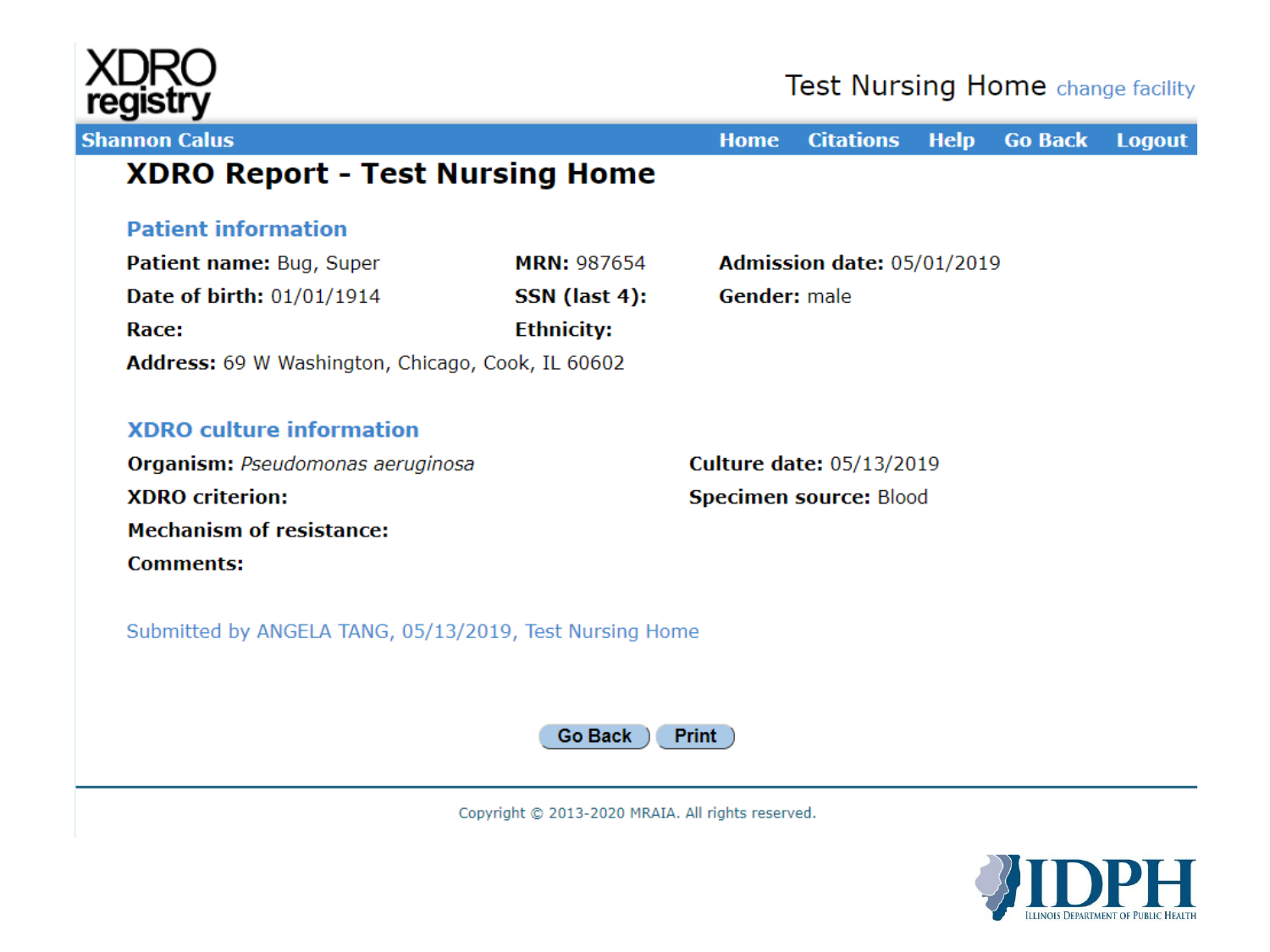

# **Common Report Types Found in the XDRO Registry**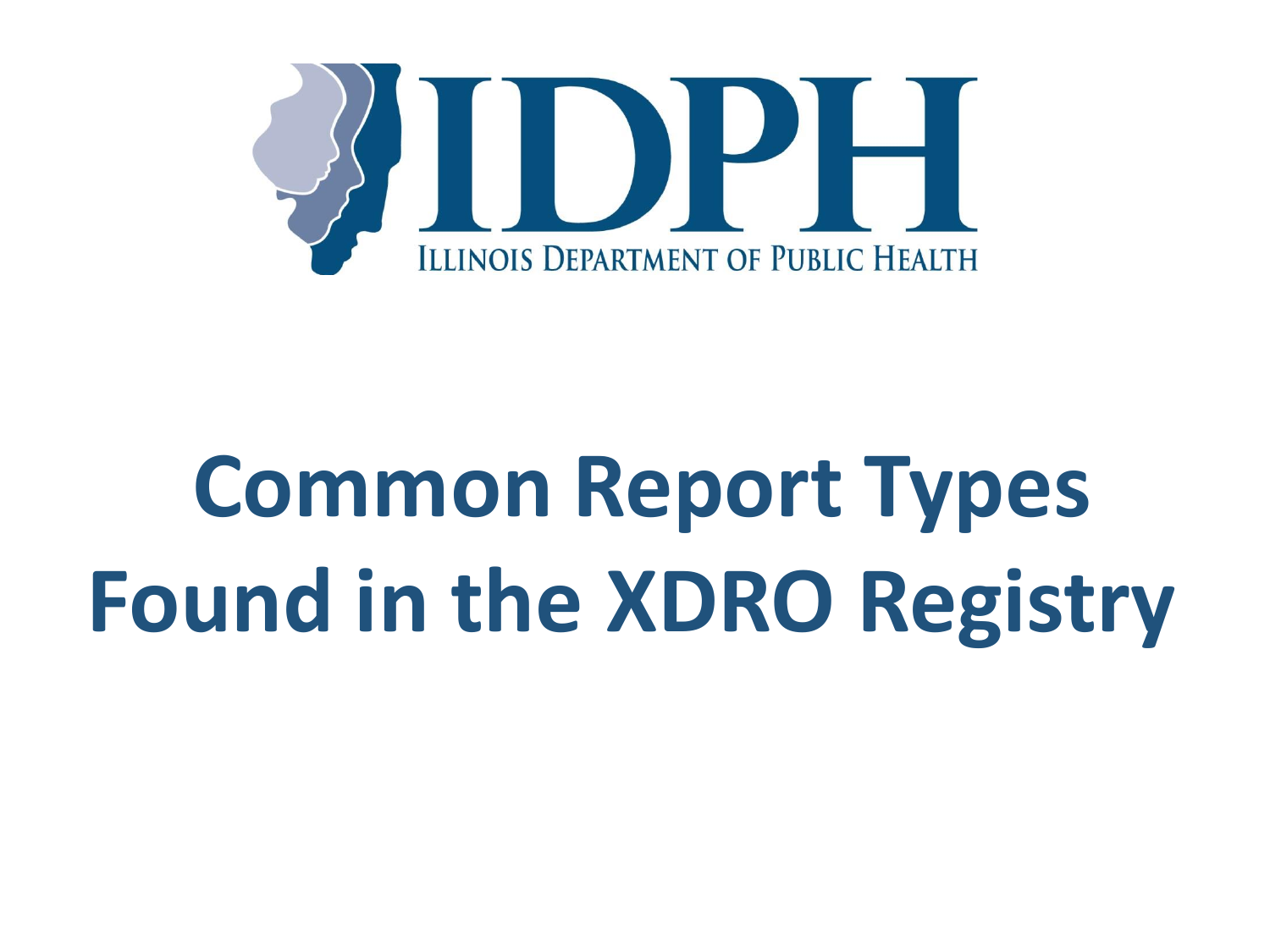### **CP-CRE Report Found Through a Phenotypic Test**

|                                                  |                   |                     | <b>Test Nursing Home</b> change facility |             |                |               |
|--------------------------------------------------|-------------------|---------------------|------------------------------------------|-------------|----------------|---------------|
| <b>Rachel Simon</b>                              |                   | <b>Home</b>         | <b>Citations</b>                         | <b>Help</b> | <b>Go Back</b> | <b>Logout</b> |
| <b>XDRO Report - Test Nursing Home</b>           |                   |                     |                                          |             |                |               |
| <b>Patient information</b>                       |                   |                     |                                          |             |                |               |
| Patient name: Bug, Super                         | <b>MRN: 9999</b>  |                     | <b>Admission date: 10/25/2021</b>        |             |                |               |
| Date of birth: 01/01/1914                        | SSN (last 4):     | <b>Gender:</b> male |                                          |             |                |               |
|                                                  |                   |                     |                                          |             |                |               |
| Race:                                            | <b>Ethnicity:</b> |                     |                                          |             |                |               |
| Address: 123 Sesame St., Chicago, Cook, IL 60111 |                   |                     |                                          |             |                |               |
|                                                  |                   |                     |                                          |             |                |               |
| <b>XDRO</b> culture information                  |                   |                     |                                          |             |                |               |
| Organism: Klebsiella pneumoniae                  |                   |                     | <b>Culture date: 10/25/2021</b>          |             |                |               |
| <b>XDRO criterion: Phenotypic test</b>           |                   |                     | <b>Specimen source: Urine</b>            |             |                |               |
| <b>Mechanism of resistance:</b>                  |                   |                     |                                          |             |                |               |

Submitted by Rachel Simon, 03/15/2022, Test Nursing Home



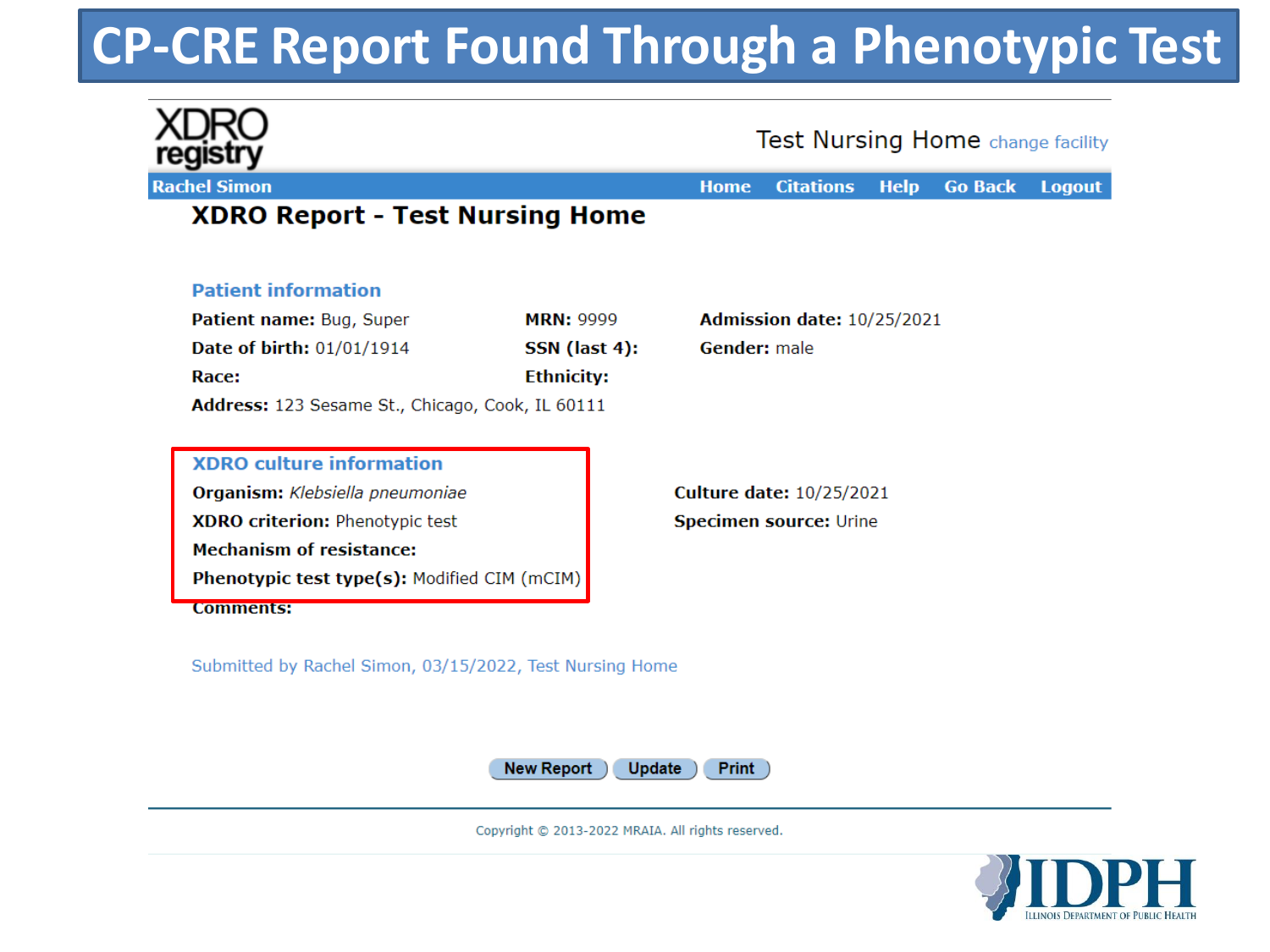### **CRE Report Found Through a Molecular Test**

|                                                          |                   |                     | <b>Test Nursing Home</b> change facility |             |                |               |
|----------------------------------------------------------|-------------------|---------------------|------------------------------------------|-------------|----------------|---------------|
| <b>Rachel Simon</b>                                      |                   | <b>Home</b>         | <b>Citations</b>                         | <b>Help</b> | <b>Go Back</b> | <b>Logout</b> |
| <b>XDRO Report - Test Nursing Home</b>                   |                   |                     |                                          |             |                |               |
| <b>Patient information</b>                               |                   |                     |                                          |             |                |               |
| Patient name: Bug, Super                                 | <b>MRN: 9999</b>  |                     | Admission date: 10/15/2021               |             |                |               |
| Date of birth: 01/01/1919                                | SSN (last 4):     | <b>Gender:</b> male |                                          |             |                |               |
| Race:                                                    | <b>Ethnicity:</b> |                     |                                          |             |                |               |
| Address: 123 Sesame St., Chicago, Cook, IL 60111         |                   |                     |                                          |             |                |               |
| <b>XDRO</b> culture information                          |                   |                     |                                          |             |                |               |
| Organism: Klebsiella pneumoniae                          |                   |                     | <b>Culture date: 10/15/2021</b>          |             |                |               |
|                                                          |                   |                     |                                          |             |                |               |
| <b>XDRO criterion: Molecular test</b>                    |                   |                     | <b>Specimen source: Urine</b>            |             |                |               |
| Mechanism of resistance: KPC, NDM-1                      |                   |                     |                                          |             |                |               |
| <b>Comments:</b>                                         |                   |                     |                                          |             |                |               |
| Submitted by Rachel Simon, 03/15/2022, Test Nursing Home |                   |                     |                                          |             |                |               |



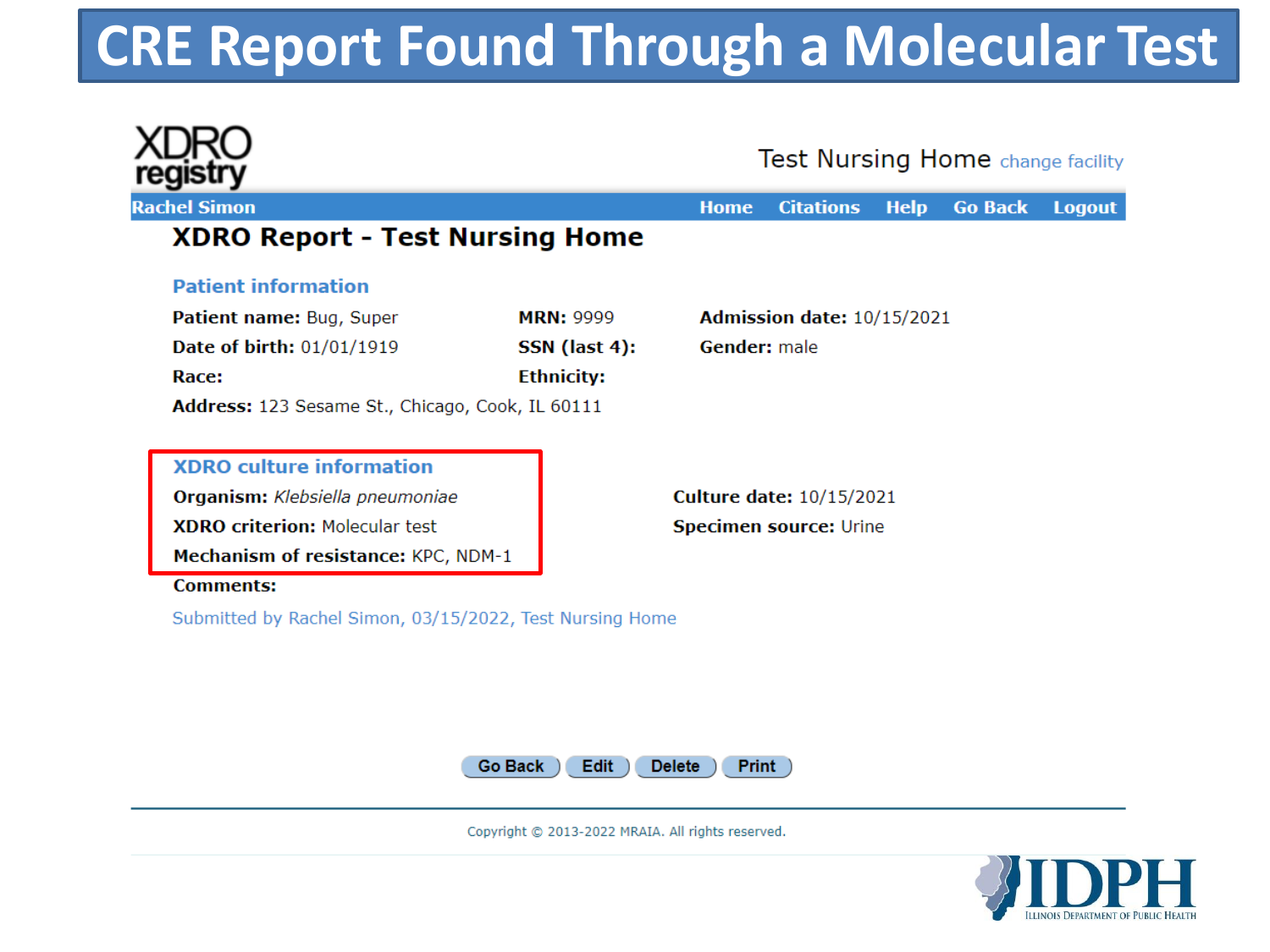### **Candida auris (Clinical) Report**



**Test Nursing Home** change facility

**Citations Go Back Help Logout Home** 

**Culture date: 08/05/2021** 

**Specimen source: Urine** 

### **XDRO Report - Test Nursing Home**

### **Patient information**

| <b>Patient name: Bug, Super</b>  | <b>MRN: 123456</b>                               | Admission date: 08/01/2021 |
|----------------------------------|--------------------------------------------------|----------------------------|
| <b>Date of birth: 01/01/1914</b> | SSN (last 4):                                    | <b>Gender:</b> male        |
| Race:                            | <b>Ethnicity:</b>                                |                            |
| .                                | $\sim$ $\sim$ $\sim$ $\sim$ $\sim$ $\sim$ $\sim$ |                            |

**Address:** 60 W Washington, Chicago, Cook, IL 60602

### **XDRO** culture information

Organism: Candida auris

**XDRO criterion: N/A** 

Mechanism of resistance: N/A

#### **Comments:**

Submitted by Rachel Simon, 11/09/2021, Test Nursing Home



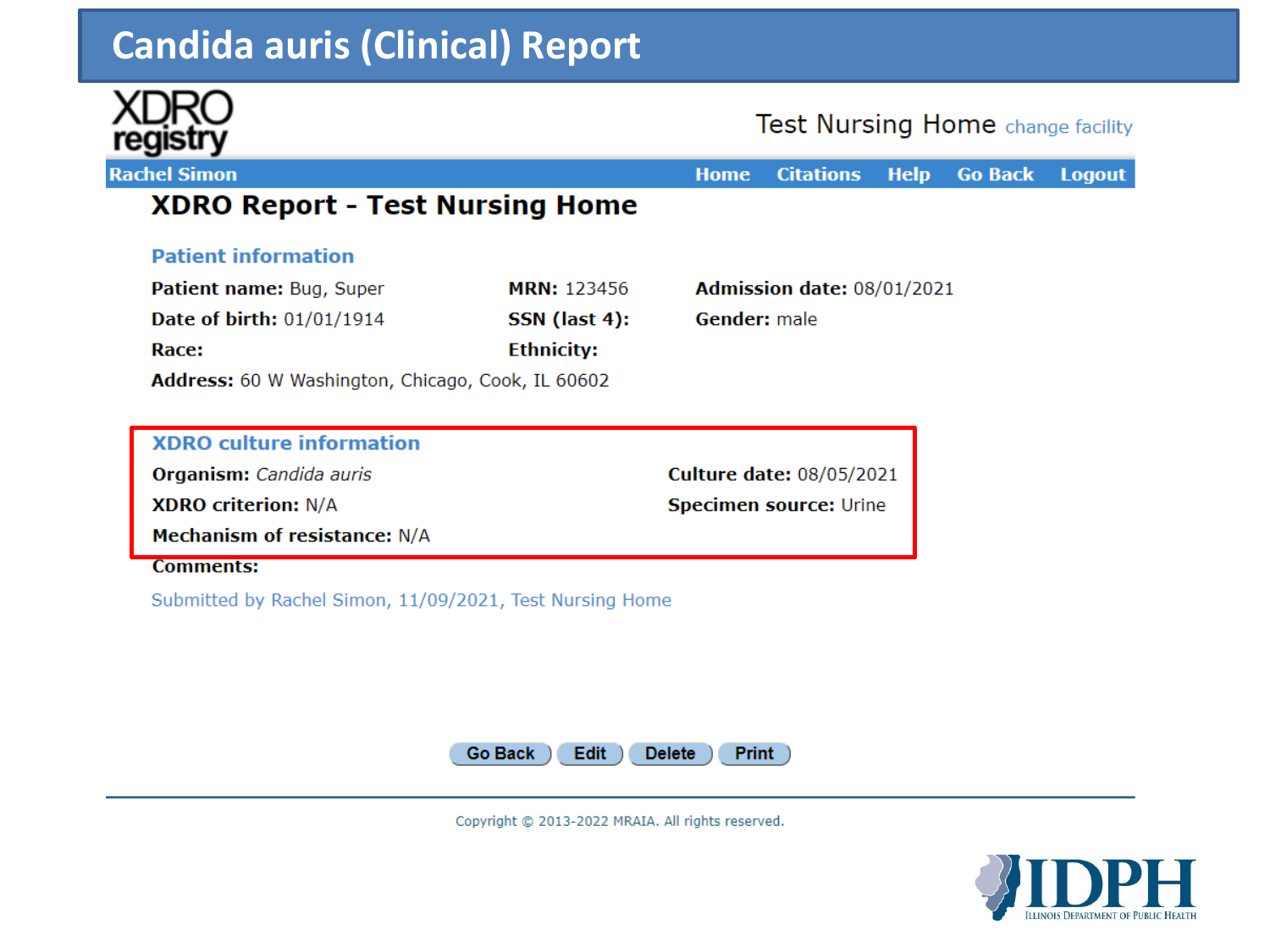### **Candida auris (Screening) Report**



**Rachel Simon** 

### Test Nursing Home change facility

**Citations Help Go Back Logout Home** 

**Culture date: 10/15/2021** 

Specimen source: Skin (screening)

### **XDRO Report - Test Nursing Home**

### **Patient information**

| Patient name: Bug, Super                         | <b>MRN: 9999</b>  | Admission date: 10/15/2021 |
|--------------------------------------------------|-------------------|----------------------------|
| <b>Date of birth: 01/01/1914</b>                 | SSN (last 4):     | <b>Gender:</b> male        |
| Race:                                            | <b>Ethnicity:</b> |                            |
| Address: 123 Sesame St., Chicago, Cook, IL 60111 |                   |                            |

### **XDRO** culture information

Organism: Candida auris

**XDRO criterion: N/A** 

Mechanism of resistance: N/A

**Comments:** 

Submitted by Rachel Simon, 02/11/2022, Test Nursing Home



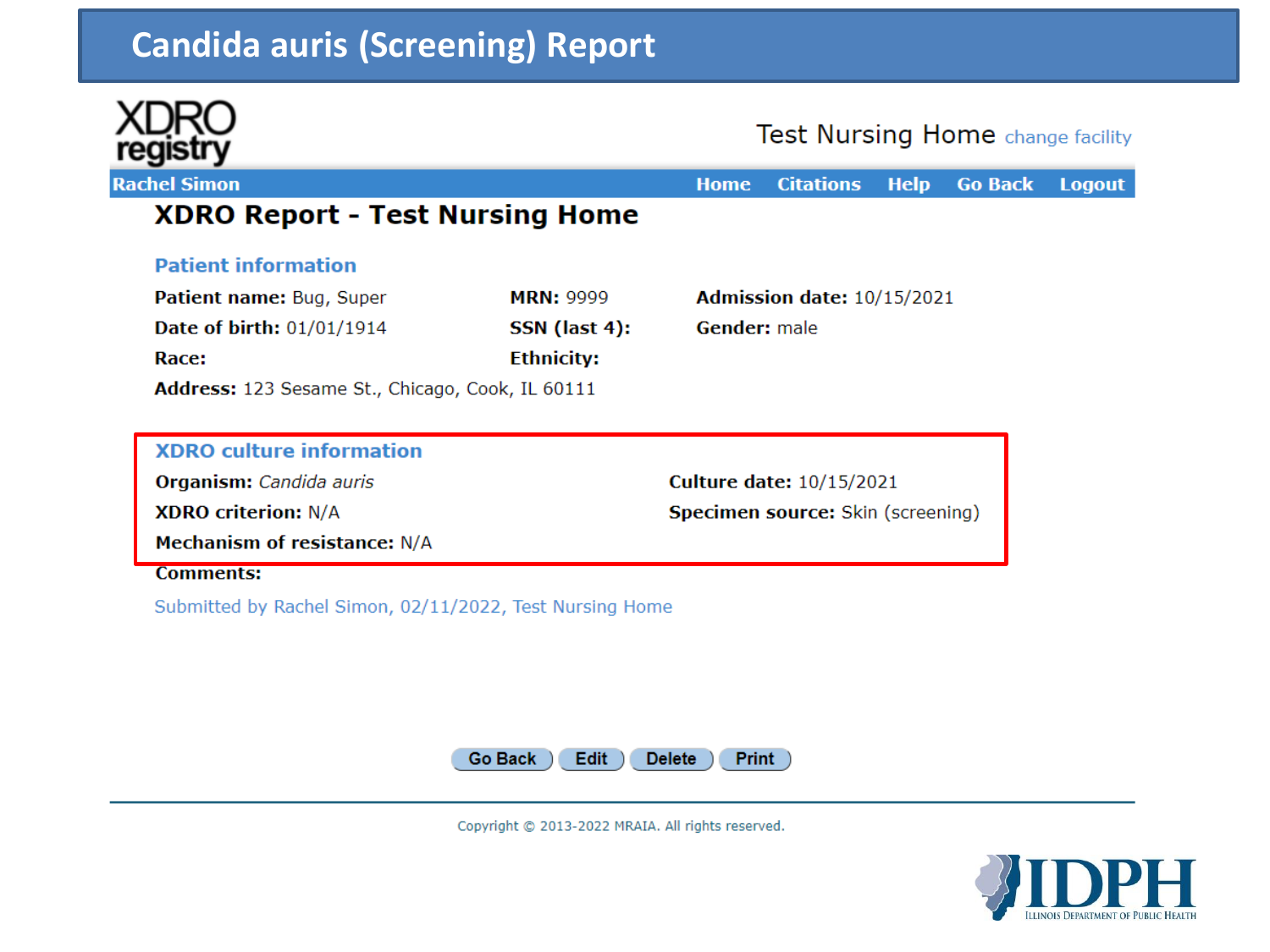### **Carbapenemase-producing Pseudomonas aeruginosa Report Found Through a Molecular Test**

| registry                                                                                                                                                                           |                                                   | <b>Test Nursing Home</b> change facility                                          |
|------------------------------------------------------------------------------------------------------------------------------------------------------------------------------------|---------------------------------------------------|-----------------------------------------------------------------------------------|
| <b>Shannon Calus</b>                                                                                                                                                               |                                                   | <b>Citations</b><br><b>Go Back</b><br><b>Logout</b><br><b>Home</b><br><b>Help</b> |
| <b>XDRO Report - Test Nursing Home</b>                                                                                                                                             |                                                   |                                                                                   |
| <b>Patient information</b>                                                                                                                                                         |                                                   |                                                                                   |
| Patient name: Bug, Super                                                                                                                                                           | <b>MRN: 987654</b>                                | Admission date: 05/01/2019                                                        |
| Date of birth: 01/01/1914                                                                                                                                                          | SSN (last 4):                                     | <b>Gender:</b> male                                                               |
| Race:                                                                                                                                                                              | <b>Ethnicity:</b>                                 |                                                                                   |
| Address: 69 W Washington, Chicago, Cook, IL 60602<br><b>XDRO culture information</b><br>Organism: Pseudomonas aeruginosa<br><b>XDRO</b> criterion:<br>Mechanism of resistance: VIM |                                                   | <b>Culture date: 05/13/2019</b><br>Specimen source: Blood                         |
| <b>Comments:</b><br>Submitted by ANGELA TANG, 05/13/2019, Test Nursing Home                                                                                                        | Go Back                                           | <b>Print</b>                                                                      |
|                                                                                                                                                                                    | Copyright @ 2013-2020 MRAIA. All rights reserved. |                                                                                   |

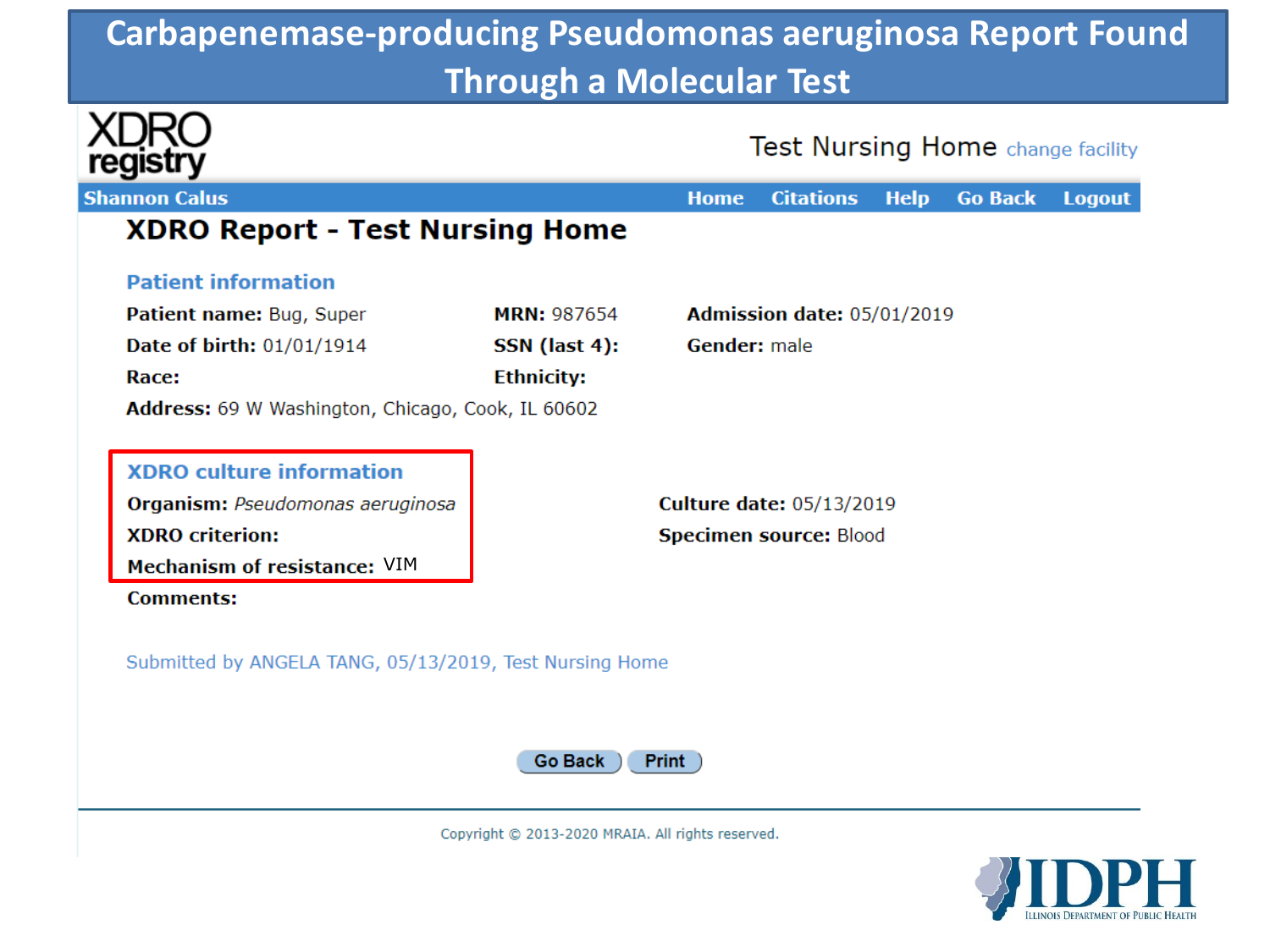### **Carbapenem-resistant Acinetobacter baumannii (CRAB) Report Found Through a Molecular Test**

|                                                  |                   | <b>Home</b>         | <b>Citations</b>                    | <b>Help</b> | <b>Go Back</b> |
|--------------------------------------------------|-------------------|---------------------|-------------------------------------|-------------|----------------|
| <b>XDRO Report - Test Nursing Home</b>           |                   |                     |                                     |             |                |
| <b>Patient information</b>                       |                   |                     |                                     |             |                |
| <b>Patient name: Bug, Super</b>                  | <b>MRN: 9999</b>  |                     | Admission date: 11/15/2021          |             |                |
| Date of birth: 01/01/1919                        | SSN (last 4):     | <b>Gender:</b> male |                                     |             |                |
| Race:                                            | <b>Ethnicity:</b> |                     |                                     |             |                |
| Address: 123 Sesame St., Chicago, Cook, IL 60222 |                   |                     |                                     |             |                |
|                                                  |                   |                     |                                     |             |                |
| <b>XDRO</b> culture information                  |                   |                     |                                     |             |                |
| Organism: Acinetobacter baumannii                |                   |                     | <b>Culture date: 11/15/2021</b>     |             |                |
| Specimen source: Urine                           |                   |                     | <b>Mechanism of resistance: OXA</b> |             |                |